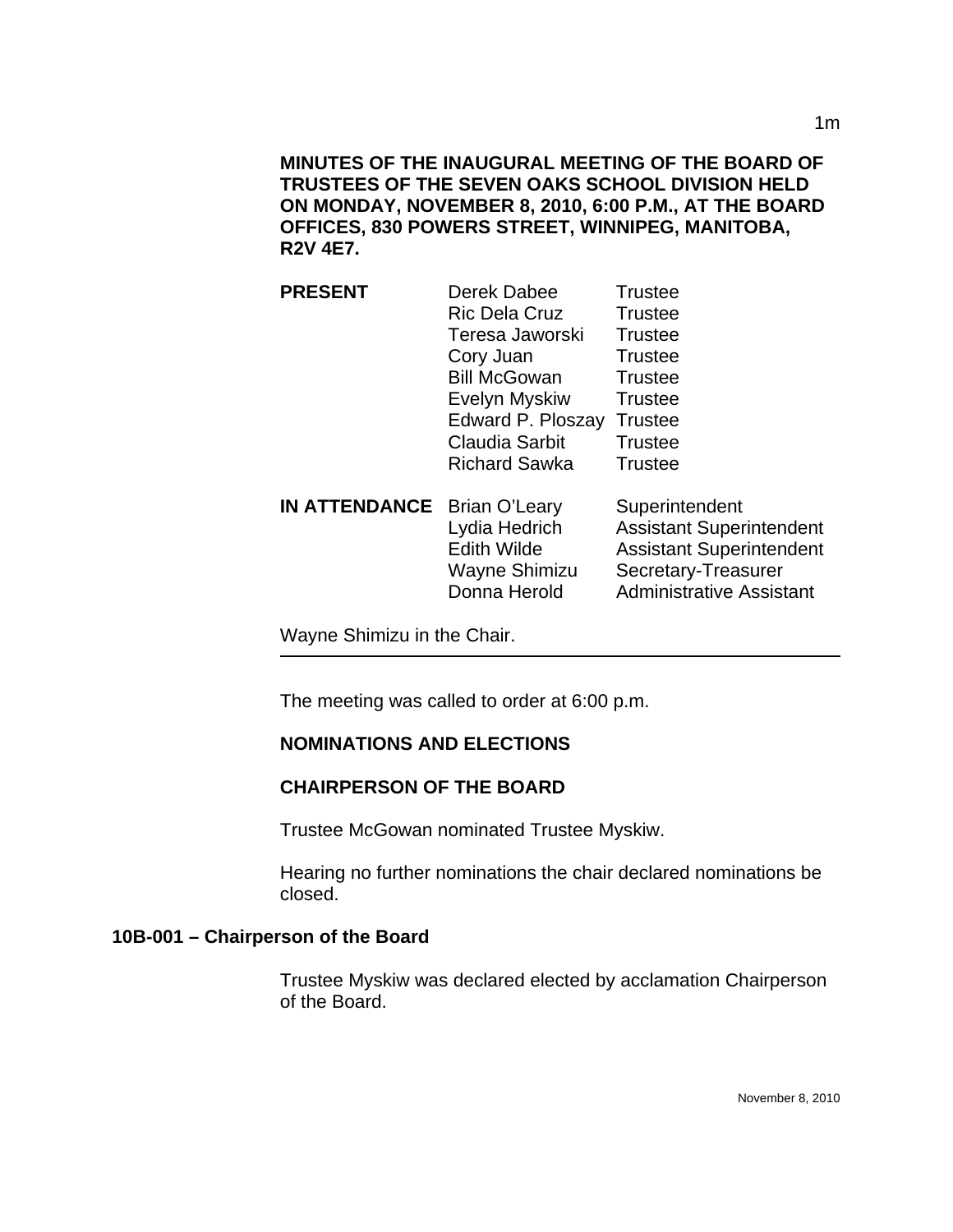#### **NOMINATIONS AND ELECTIONS**

### **VICE-CHAIRPERSON OF THE BOARD**

Trustee McGowan nominated Trustee Ploszay. Trustee Myskiw nominated Trustee Juan.

Hearing no further nominations the chair declared nominations be closed.

#### **10B-002 – Vice-Chairperson of the Board**

Trustee Ploszay was elected Vice-Chairperson of the Board.

Trustee Myskiw in the Chair.

#### **CO-CHAIRS OF NEGOTIATIONS SEVEN OAKS TEACHERS' ASSOCIATION**

Trustee Jaworski nominated Trustee Sawka.

Hearing no further nominations the Chair declared nominations be closed.

#### **10B-003 – Co-Chair of Negotiations – Seven Oaks Teachers' Association**

Trustee Sawka was declared elected by acclamation Co-Chair of Negotiations for the Seven Oaks Teachers' Association.

# **CO-CHAIR OF NEGOTIATIONS CANADIAN UNION OF PUBLIC EMPLOYEES**

Trustee Sarbit nominated Trustee Dela Cruz.

Hearing no further nominations the Chair declared nominations be closed.

#### **10B-004 – Co-Chair of Negotiations – Canadian Union of Public Employees**

Trustee Dela Cruz was declared elected by acclamation Co-Chair of Negotiations for C.U.P.E. Locals No. 731, 949, 2938.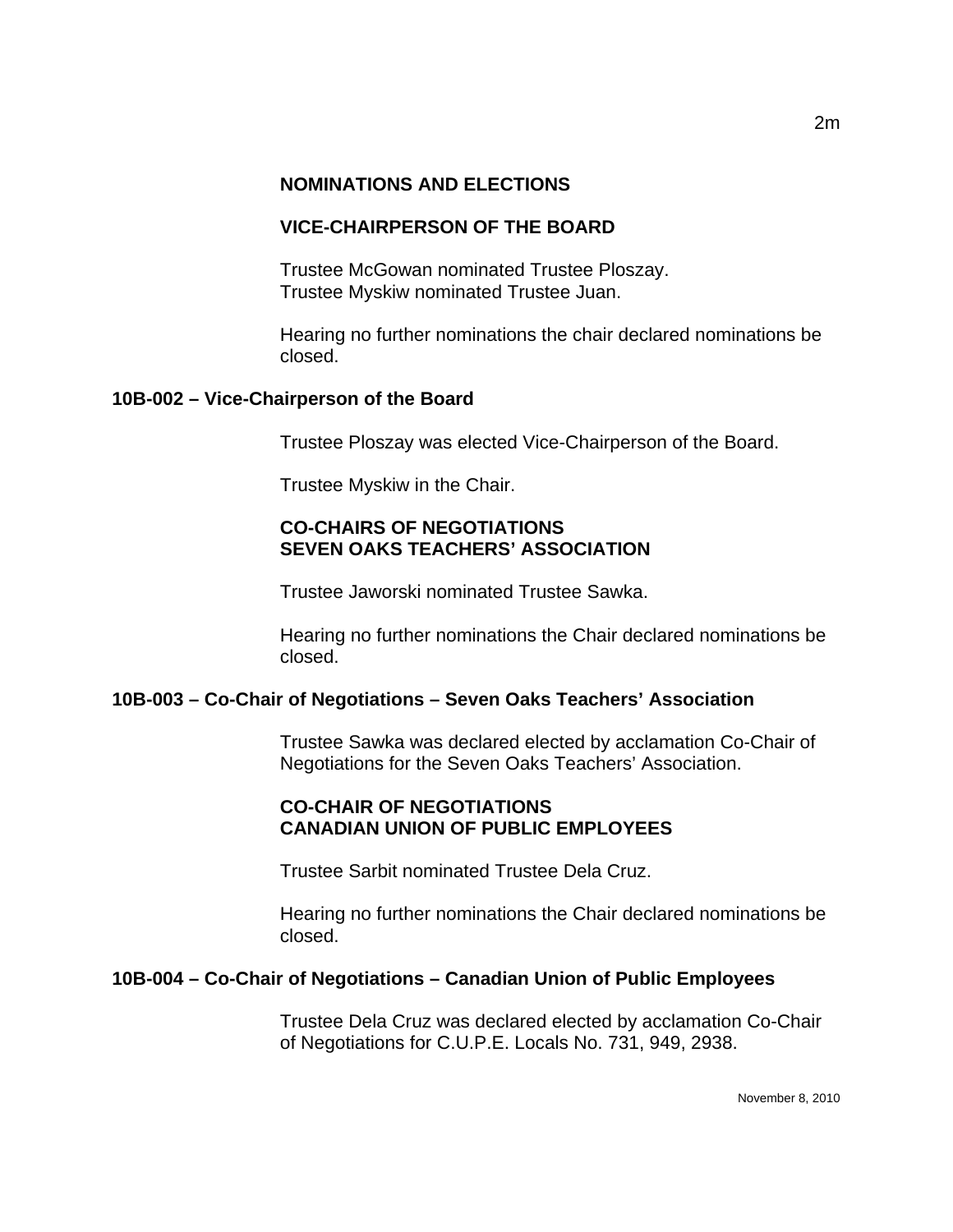### **CO-CHAIR OF NEGOTIATIONS SEVEN OAKS PARAPROFESSIONAL ASSOCIATION**

Trustee Sawka nominated Trustee Jaworski.

Hearing no further nominations the Chair declared nominations be closed.

# **10B-005 – Co-Chair of Negotiations – Seven Oaks Paraprofessional Association**

Trustee Jaworski was declared elected by acclamation Co-Chair of Negotiations for the Seven Oaks Paraprofessional Association.

## **REPRESENTATIVES TO OTHER BODIES – STANDING COMMITTEES**

# **10B-006 – Representatives to Other Bodies – Standing Committees**

- Policy Manual Committee: Trustees Jaworski, Juan, and Ploszay.
- **Workplace Safety and Health Committee: Trustee McGowan.**
- Accident Review Committee: Trustees Jaworski and Juan.
- Board / SOTA Professional Development Committee: Trustees Sarbit and Sawka.
- Educational Leave Committee: Trustees Jaworski and Juan.
- Board / SOTA Advisory Committee: Trustees Juan, Ploszay and Sarbit.
- Board / Student Liaison Committee: Trustees Dabee and McGowan.
- **Negotiations Committees:** 
	- Seven Oaks Teachers' Association: Trustees Sawka (Chair), Juan and Ploszay.
	- Canadian Union of Public Employees, Locals #731, #949 and #2938: Trustees Dela Cruz (Chair), Dabee and Myskiw.
	- Seven Oaks Paraprofessional Association: Trustees Jaworski (Chair), McGowan and Sarbit.

## **10B-007 – Representatives on External Committees**

- **City of Winnipeg Liaison: The Board will send the Chair.**
- Metro Coordinating Committee: Trustees Dela Cruz, Jaworski and Sawka.